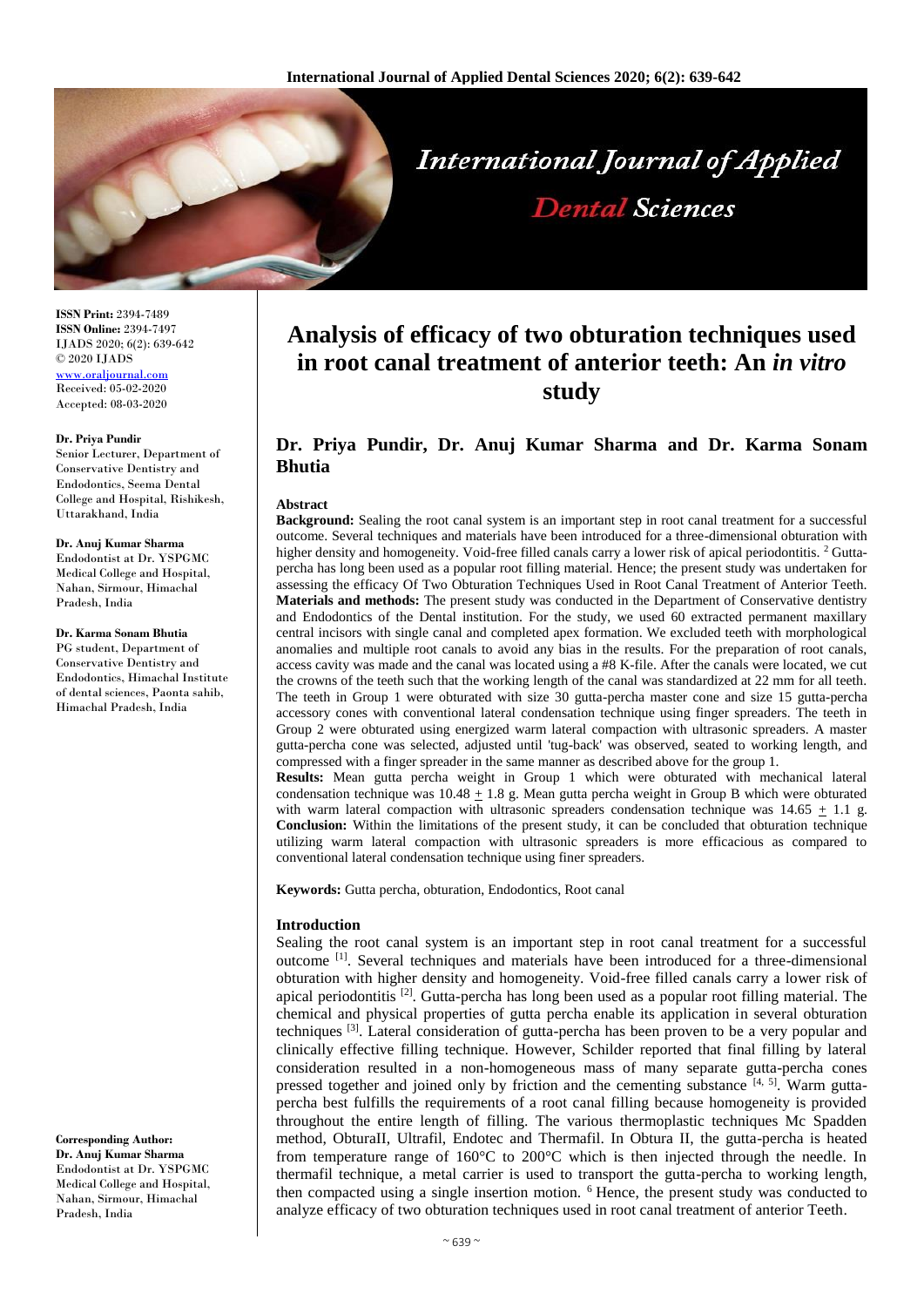# **Materials and methods**

The present study was conducted in the Department of Conservative dentistry and Endodontics of the Dental institution. The study was approved from the ethical committee of the institute prior to commencement of the study. For the study, we used 60 extracted permanent maxillary central incisors with single canal and completed apex formation. We excluded teeth with morphological anomalies and multiple root canals to avoid any bias in the results. The teeth were immersed in the dilute hypochlorite solution for 48 hours to remove any organic debris on the teeth. After 48 hours, the teeth were immersed in the normal saline solution until the commencement of the study.

For the preparation of root canals, access cavity was made and the canal was located using a #8 K-file. After the canals were located, we cut the crowns of the teeth such that the working length of the canal was standardized at 22 mm for all teeth. The biomechancal preparation of the canals was done using K-files. After completion of the biomechanical preparation of the canal, the teeth were randomly grouped into two groups, Group A and B, with 30 teeth in each group. The teeth in Group 1 were obturated with size 30 gutta-percha master cone and size 15 gutta-percha accessory cones with conventional lateral condensation technique using finger spreaders. The teeth in Group 2 were obturated using energized warm lateral compaction with ultrasonic spreaders. A master gutta-percha cone was selected, adjusted until 'tugback' was observed, seated to working length, and compressed with a finger spreader in the same manner as described above for the group 1. Two accessory cones (size FF) were then inserted and compressed with the finger spreader, followed by the use of a 0.02-taper, spreader-like, smooth-sided nickel-titanium instrument (ESI instrument; Electro Medical Systems SA, Nyon, Switzerland) activated at the lowest power setting using an ultrasonic machine (MiniMaster LED, Electro Medical Systems SA). This ultrasonic spreader was gradually sunk apically up to 2 - 3 mm from the working length. Another accessory cone was subsequently inserted, compressed with a cold spreader, and then compressed using the ultrasonically activated instrument. This process was repeated until the cold spreader could not be inserted for more than 2 mm into the canal orifice. Excess gutta-percha cones were seared 0.5 mm below the orifice and compressed with a cold plugger. with size 30 gutta-percha master cone and size 15 gutta-percha accessory cones using mechanical lateral condensation technique (MLC) employing a reciprocating handpiece. All the procedures were performed by a single operator. The teeth were weighed before and after the completion of obturation. This difference in weight showed the weight of gutta percha mass. The data was stored for further evaluation.

The statistical analysis of the data was done using SPSS version 11.0 for windows. Chi-square and Student's t-test were used for checking the significance of the data. A p-value of 0.05 and lesser was defined to be statistical significant.

# **Results**

**Table 1** shows the mean gutta percha weight in both the techniques. Mean gutta percha weight in Group 1 which were obturated with mechanical lateral condensation technique was  $10.48 + 1.8$  g. Mean gutta percha weight in Group B which were obturated with warm lateral compaction with ultrasonic spreaders condensation technique was  $14.65 + 1.1$  g. On comparing the results, it was seen that the results are statistically significant  $(p<0.05)$ 

**Table 1:** Mean gutta-percha weight in Group 1 and Group 2

| Groups                                                                                | Mean Gutta-Percha weight | p-value |
|---------------------------------------------------------------------------------------|--------------------------|---------|
| froup :<br>. (Mechanical lateral condensation technique)                              | .0.48                    | 0.05    |
| Group 1<br>(warm lateral compaction with ultrasonic spreaders condensation technique) | 4.65                     |         |

# **Discussion**

In the present study, we observed that obturation of gutta percha with lateral compaction and ultrasonic spreaders is fairly efficacious as compared to lateral condensation technique with finger spreaders. The results were statistically significant The results were compared to previous studies from the literature. Ho ES *et al*. compared the density of gutta-percha root fillings obturated with the following techniques: cold lateral (CL) compaction, ultrasonic lateral (UL) compaction, and warm vertical (WV) compaction. Thirty-three extracted mandibular first molars, with two separate mesial canals in each, were selected. After instrumentation, the canals were stratified into three groups based on canal length and curvature, and underwent obturation with one of the techniques. No sealer was used in order to avoid masking any voids. The teeth were imaged preand post-obturation using micro-computed tomography. The reconstructed three-dimensional images were analyzed volumetrically to determine the amount of gutta-percha present in every 2 mm segment of the canal. P values  $< 0.05$ were considered to indicate statistical significance. The overall mean volume fraction of gutta-percha was  $68.51 \pm$ 6.75% for CL,  $86.56 \pm 5.00\%$  for UL, and  $88.91 \pm 5.16\%$  for WV. Significant differences were found between CL and UL and between CL and WV, but not between UL and WV. The gutta-percha density of the roots treated with WV and UL

increased towards the coronal aspect, but this trend was not noted in the CL group. They concluded that WV compaction and UL compaction produced a significantly denser guttapercha root filling than CL compaction. The density of guttapercha was observed to increase towards the coronal aspect when the former two techniques were used. Kumar NS *et al*. evaluated and compared the sealing ability between the clod lateral condensation, thermo plasticized gutta-percha, and flowable gutta-percha obturation technique, under a stereomicroscope at ×40 magnification. Sixty single rooted teeth were selected and canals were shaped with K3 NiTi files. Irrigation was performed with 5.25% NaOCl and 17% ethylenediaminetetraacetic acid (EDTA). The teeth were then separated into three groups depending on the type of obturation technique: Group A, obturated using the lateral condensation technique and AH Plus sealer; Group B, obturated with thermo plasticized gutta-percha tech (Obtura III Max) and AH Plus sealer; and Group C, obturated using flowable gutta-percha technique (Gutta Flow). After storing the teeth in 100% humidity for 7 days at 37°C, the roots of the teeth were sectioned at five levels. The sections were then observed under a stereomicroscope at ×40 magnification and the images were analyzed for area of voids (AV) and frequency of voids. The data were statistically analyzed using the SPSS version 17 software. The 95% confidence intervals (CI) were calculated. One-way analysis of variance with post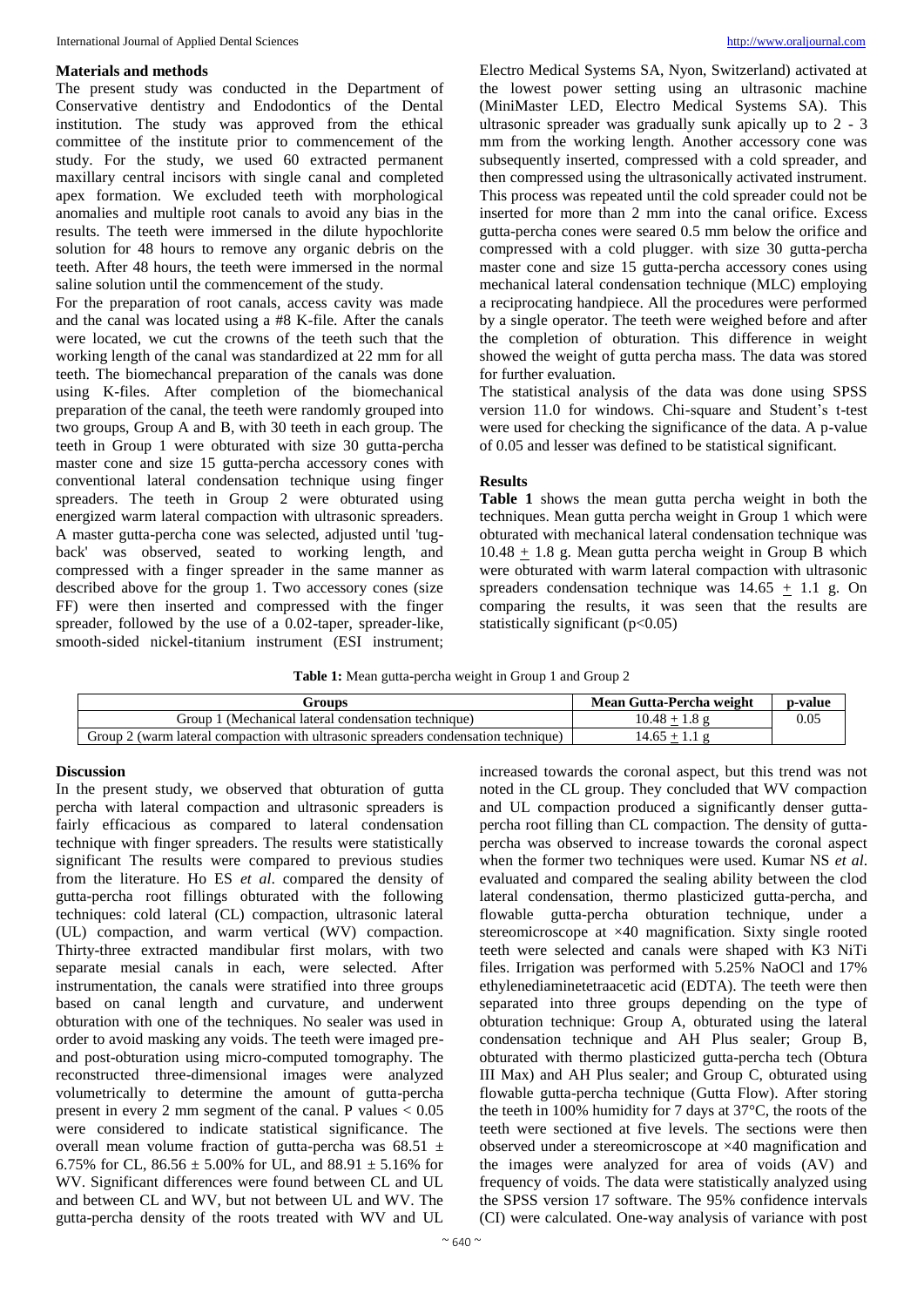hoc test and non-parametric Mann–Whitney U test were carried out to compare the means. The lowest mean of AV was recorded in the thermo plasticized gutta-percha (Obtura III Max) group. This was statistically and significantly different from flow able gutta-percha (Gutta Flow) group. There was no significant difference between the thermo plasticized gutta-percha group and lateral condensation group with regard to the AV, but there was a statistically significant difference between the lateral condensation and flow able gutta-percha groups. The flow able gutta-percha group showed the maximum number of voids, which was significantly higher than those in the lateral condensation and thermo plasticized gutta-percha groups. They concluded that the thermo plasticized gutta-percha technique (Obtura III Max) had better adaptability to the canal walls when compared to the flowable gutta-percha (GuttaFlow) obturation and lateral condensation techniques  $[7, 8]$ .

Naseri M *et al*. compared the quality of four different root canal obturation techniques: cold lateral condensation (CLC), warm vertical condensation (WVC), Obtura II (OII) and Gutta Flow (GF) by using micro-computed tomography (micro CT). A total of 20 extracted maxillary first molars prepared with Pro Taper files, were randomly divided into four groups. Micro CT was used to measure the internal volume of root canals. Following application of AH26 sealer to canal obturation, new micro-CT images were taken and the volume percentage (VP) of voids, gutta-percha and sealer at different levels were calculated with CT software. Data was statistically analyzed using Kruskal-Wallis and Mann-Whitney U tests. The highest percentage of filling material was observed in GF group followed by OII with no statistically significant difference. These two groups had a significantly more acceptable filling than WVC and CLC groups. Voids were detected in all samples. There was a significant difference between the highest and the lowest percentage of voids in CLC (19.6%) and GF groups (6.7%), respectively. In the apical third, CLC and OII showed the highest and the lowest percentage of voids (5.5% and 2.6%) and the lowest and highest percentage of gutta-percha (76.52% and 94.26%), respectively. These differences were statistically significant. They concluded that none of the root canal filled teeth were gap-free. GF and CLC techniques showed the highest and lowest VP of obturation materials, respectively. Samadi F *et al*. evaluated the percentage of gutta-percha-filled area (PGFA) using microscopic analysis of the cross-sections in the apical third of root canals when filled either with Thermafil technique, Warm Vertical Condensation technique and Cold Lateral Condensation technique without using sealers. Sixty single rooted extracted per-manent teeth were collected. After crown amputation, the teeth were randomly divided into three experimental groups of 20 specimens each. Group I–Thermafil obturation technique, group II–warm vertical condensation obturation technique and group III–cold lateral condensation obturation technique. Obturation was performed by specific techniques without using sealers. After obturation, the teeth were cross-sectioned horizontally at 2 to 3 mm from apex with the help of double sided diamond disk. Sections were digitally photographed and measured under Stereomicroscope at magnification of 50×. Using a KS 100 imaging system the area of canals and the gutta-percha was recorded, also the percentage of guttapercha filled area (PGFA) was calculated. Maximum group difference was observed between groups I and III while minimum difference was observed between groups I and II. Thus, all the between group differences were statistically significant. They concluded that the Thermafil Obturation technique produces significantly higher percentage of guttapercha filled area (PGFA) than the warm vertical condensation technique or cold lateral condensation technique [9, 10] .



Fig 1: Mean gutta percha weight in Group 1 and Group 2

# **Conclusion**

Within the limitations of the present study, it can be concluded that obturation technique utilizing warm lateral compaction with ultrasonic spreaders is more efficacious as compared to conventional lateral condensation technique using finer spreaders.

# **References**

- 1. Grossman LI. Rationale of endodontic treatment. Dent Clin North Am, 1967, 483-90.
- 2. Schilder H. Filling root canals in three dimensions. Dent Clin North Am, 1967, 723-44.
- 3. Peciuliene V, Rimkuviene J, Maleniele R, Ivanauskaite

D. Apical periodontitis in root filled teeth associated with the quality of root fillings. Stomatologija. 2006; 8(4):122- 6.

- 4. Keles A, Alcin H, Kamalak A, Versiani MA. Micro-CT evaluation of root filling quality in oval-shaped canals. Int Endod J. 2014; 15(2):1-8.
- 5. Clark DS, Eldeeb ME. Apical sealing ability of metal versus plastic carriers Thermafil obturators. Journal of endodontics. 1993; 19(1):4-9.
- 6. Ingle J, Bakland LK, editors. Endodontics. 4. Williams and Wilkins; Malvern, 1994, 228.
- 7. Ho ES, Chang JW, Cheung GS. Quality of root canal fillings using three gutta-percha obturation techniques.